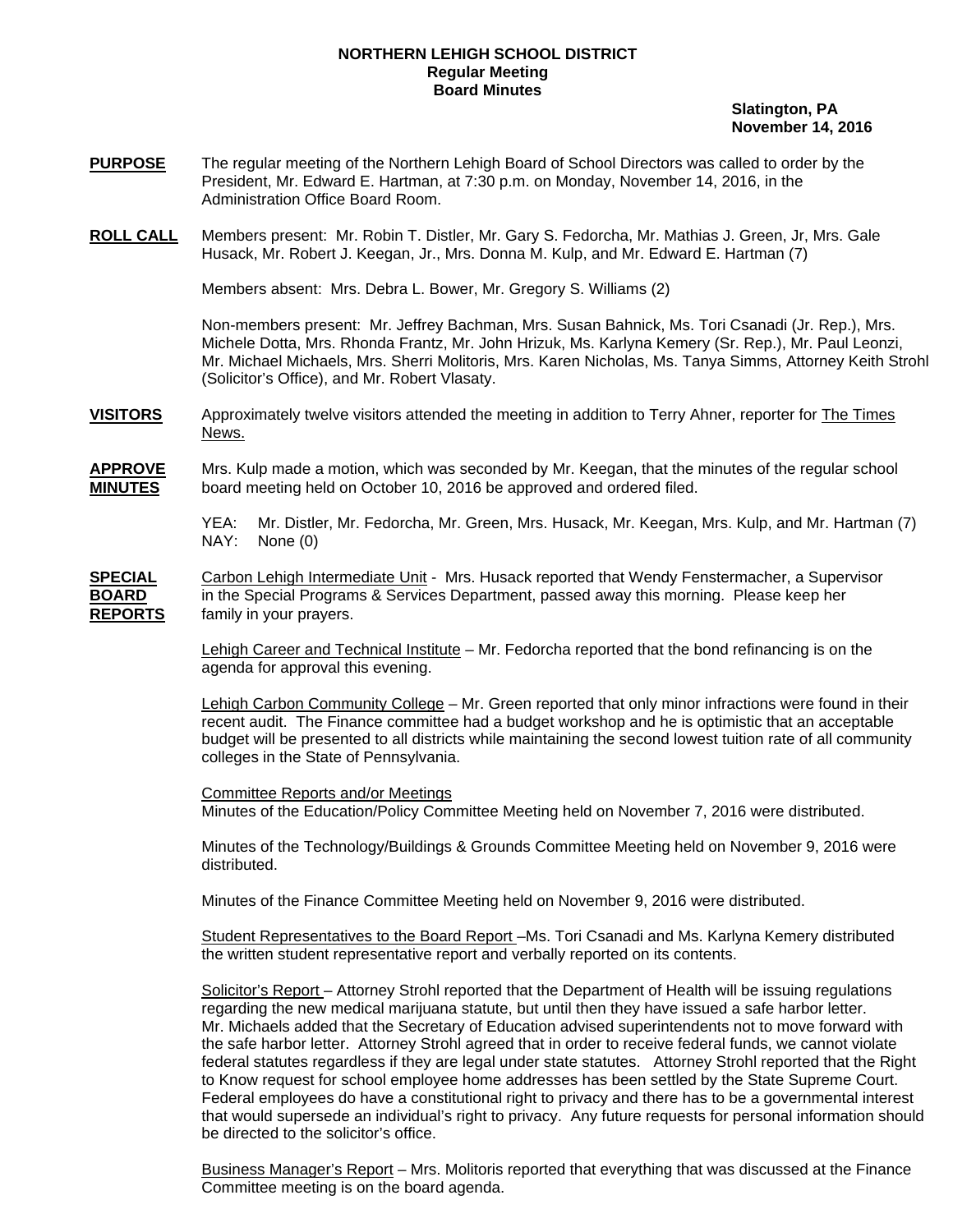| <b>SPECIAL</b><br><b>BOARD</b><br><b>REPORTS</b><br>(cont.) | Federal and Other Programs Update - Mrs. Karen Nicholas reported that the Education/Policy<br>Committee has decided that for 2017 they will meet every other month, beginning February 6, 2017.<br>Should a meeting be needed on a month that it is not scheduled; a special meeting will be called.                                                                                                                                                                                                                                                                                                                                               |                                                                                                                                                                                                                                                                                                                                                                                                                   |            |  |  |
|-------------------------------------------------------------|----------------------------------------------------------------------------------------------------------------------------------------------------------------------------------------------------------------------------------------------------------------------------------------------------------------------------------------------------------------------------------------------------------------------------------------------------------------------------------------------------------------------------------------------------------------------------------------------------------------------------------------------------|-------------------------------------------------------------------------------------------------------------------------------------------------------------------------------------------------------------------------------------------------------------------------------------------------------------------------------------------------------------------------------------------------------------------|------------|--|--|
|                                                             | held and that are planned for the rest of the school year.                                                                                                                                                                                                                                                                                                                                                                                                                                                                                                                                                                                         | Superintendent's Report - Mr. Michaels reported that American Education Week is being celebrated<br>this week with cakes in every building. Mr. Michaels introduced Mr. Jonathan DeFrain, High School<br>Student Council Advisor. Mr. DeFrain thanked the board for allowing them to attend this evening and<br>he introduced Student Council president, Jennifer Knerr, who gave a brief overview of events they |            |  |  |
| <b>PERSONNEL</b>                                            | Mr. Fedorcha made a motion, which was seconded by Mr. Keegan, that the Board of Education approves<br>the following personnel items:                                                                                                                                                                                                                                                                                                                                                                                                                                                                                                               |                                                                                                                                                                                                                                                                                                                                                                                                                   |            |  |  |
| Retirement<br>Resignation<br>C. Rowlands                    | Accept the retirement resignation of Cathleen Rowlands from her position as High School Cafeteria<br>Worker effective the end of the work day, November 30, 2017. Contract language states that<br>cafeteria workers who have worked for the district more than 20 years and give notice to the<br>district of retirement 12 1/ <sub>2</sub> months prior to retirement date shall receive an additional \$500.00 upon<br>retirement. Mrs. Rowlands will retire in November, 2017 after 28 years of service at Northern<br>Lehigh.                                                                                                                 |                                                                                                                                                                                                                                                                                                                                                                                                                   |            |  |  |
| Appointment<br>Instructional                                | Dakota Miller<br>Assignment:                                                                                                                                                                                                                                                                                                                                                                                                                                                                                                                                                                                                                       | <b>Temporary Vacancy Replacement</b><br>Slatington Elementary School Sixth Grade Teacher<br>replacing an employee on family medical leave.                                                                                                                                                                                                                                                                        |            |  |  |
|                                                             | Salary:                                                                                                                                                                                                                                                                                                                                                                                                                                                                                                                                                                                                                                            | Substitute Teacher Rate Days 1-30; Day 31 and beyond:<br>\$46,875 prorated (Step 1 Bachelors on the 2016-2017<br><b>CBA Salary Schedule)</b>                                                                                                                                                                                                                                                                      |            |  |  |
|                                                             | Effective:<br><b>Termination Date:</b>                                                                                                                                                                                                                                                                                                                                                                                                                                                                                                                                                                                                             | October 24, 2016<br>Upon return of full time teacher                                                                                                                                                                                                                                                                                                                                                              |            |  |  |
| Co-Curricular<br>Change of<br><b>Status</b>                 | Due to the resignation of Ashlie Eckert approved at the August 8, 2016 board meeting, approve the<br>motion to change the status of Drake Pristash* from Volunteer Assistant Track Coach, which was<br>approved at the August 8, 2016 board meeting, to full time Assistant Track Coach at a stipend of<br>\$3,081.00 for the 2016-2017 school year.<br>* Pending Verification of Missing Personnel File Items                                                                                                                                                                                                                                     |                                                                                                                                                                                                                                                                                                                                                                                                                   |            |  |  |
| Co-Curricular<br>Appointment<br>2016-2017                   | Anna Leigh Conway*<br>* Pending Verification of Missing Personnel File Items                                                                                                                                                                                                                                                                                                                                                                                                                                                                                                                                                                       | <b>MS Girls' Basketball Coach</b>                                                                                                                                                                                                                                                                                                                                                                                 | \$4,650.00 |  |  |
| Co-Curricular<br>Volunteers<br>2016-2017                    | Adam Hluschak<br><b>Fred Folland</b><br>John Weremedic<br><b>Randall Utsch</b>                                                                                                                                                                                                                                                                                                                                                                                                                                                                                                                                                                     | <b>Assistant Wrestling Coach</b><br>Little Leo Club<br>Little Leo Club<br>Play/Musical Lighting and Sound                                                                                                                                                                                                                                                                                                         |            |  |  |
| Substitute-<br>Instructional                                | Approve the following substitute teacher for the 2016-2017 school year at the 2016-2017<br>substitute teacher rates as approved on the Supplementary Personnel Salary Schedule:<br>Dakota Miller - Elementary<br>Mary Frank - Art K-12 & ESL<br>Katie Slater* - Elementary PK-4; Special Education K-8<br>Matthew Allen - CLIU Guest Teacher<br>Brianna McMichael - CLIU Guest Teacher<br>April Mujevic - CLIU Guest Teacher<br>Jacqueline Schwartz - CLIU Guest Teacher<br>Patricia Sottolano - CLIU Guest Teacher<br>Dawn Turitto - CLIU Guest Teacher<br>Rev. Robert Zweifel - CLIU Guest Teacher<br>*Pending Verification of Missing Documents |                                                                                                                                                                                                                                                                                                                                                                                                                   |            |  |  |
| Unpaid Vol.                                                 | Approve the following unpaid volunteer aide in the Peters and/or Slatington Elementary School,<br>and Middle School for the 2016-2017 school year: Lori-Beth Guelcher                                                                                                                                                                                                                                                                                                                                                                                                                                                                              |                                                                                                                                                                                                                                                                                                                                                                                                                   |            |  |  |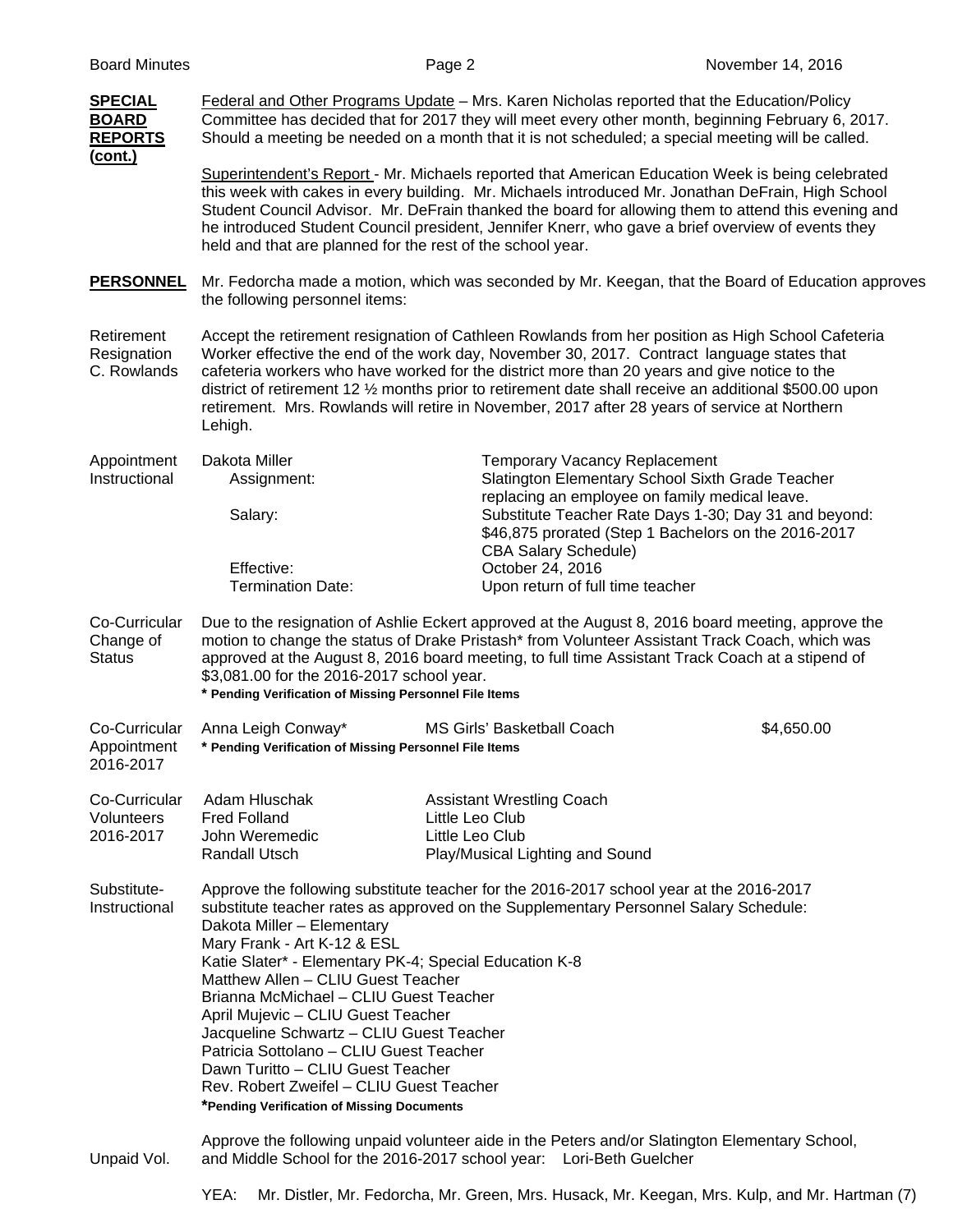## NAY: None (0)

**CONFER-** Mr. Distler made a motion, which was seconded by Mr. Keegan, that the Board of Education **ENCES** approves the following conferences:

> Julie Everett – Pennsylvania Science Teachers Association Conference – December 1, 2016 – Hershey, PA – Registration: \$100.00, Lodging: \$62.93; Meals: \$20.00; Travel: \$171.72 - Total Approximate Cost: \$354.65 – Funding: Northern Lehigh Education Foundation Grant

Deanna Quay – Pennsylvania Science Teachers Association Conference – December 1, 2016 – Hershey, PA – Registration: \$100.00, Lodging: \$62.93; Meals: \$20.00; - Total Approximate Cost: \$182.93 – Funding: Northern Lehigh Education Foundation Grant

 Theresa Cinicola – Pennsylvania Science Teachers Association Conference – December 2, 2016 - Hershey, PA – Registration: \$100.00, Lodging: \$62.93; Meals: \$20.00; Travel: \$171.72 - Total Approximate Cost: \$354.65 – Funding: Northern Lehigh Education Foundation Grant

Christine Leslie – Pennsylvania Science Teachers Association Conference – December 2, 2016

Hershey, PA – Registration: \$100.00, Lodging: \$62.93; Meals: \$20.00; - Total Approximate Cost: \$182.93 – Funding: Northern Lehigh Education Foundation Grant

 Shawn Green – PA Educational Technology Expo & Conference – February 12-15, 2017 – Hershey, PA – Registration: \$242.00, Lodging: \$161.00, Total Approximate Cost: \$403.00 – Funding: Slatington Elementary Professional Development Budget

 Karen Nicholas – SAS Institute – Personalized Learning: Empowering Teachers and Learners Conference – December 4-6, 2016 – Hershey, PA – Registration: \$100.00, Lodging: \$317.88, Meals: \$33.00, Travel: \$75.60 – Total Approximate Cost: \$526.48 – Funding: Curriculum & Instruction Budget

 YEA: Mr. Distler, Mr. Fedorcha, Mr. Green, Mrs. Husack, Mr. Keegan, Mrs. Kulp, and Mr. Hartman (7) NAY: None (0)

- **POLICY** Mr. Fedorcha made a motion, which was seconded by Mrs. Husack, that the Board of Education approves the following policy items:
- Board Policy Approve school board policy #007 Local Board Procedures Distribution, as presented after first First reading.

Reading

-

Approve school board policy #334.1 – Employees – Benevolence Sick Leave, as presented after first reading.

Approve school board policy #336 – Employees – Personal Necessity Leave, as presented after first reading.

Approve school board policy #339 – Employees – Uncompensated Leave, as presented after first reading.

Approve school board policy #810.2 – Transportation – Video/Audio Recording, as presented after first reading.

Homebound Approve school board policy #827 – Operations – Conflict of Interest, as presented after first reading. Instruction It is recommended that the Board of Education grant homebound instruction for a 10<sup>th</sup> grade student, Student No. 1990050 for five hours per week, effective November 1, 2016 and continuing until approximately January 2, 2017.

> YEA: Mr. Distler, Mr. Fedorcha, Mr. Green, Mrs. Husack, Mr. Keegan, Mrs. Kulp, and Mr. Hartman (7) NAY: None (0)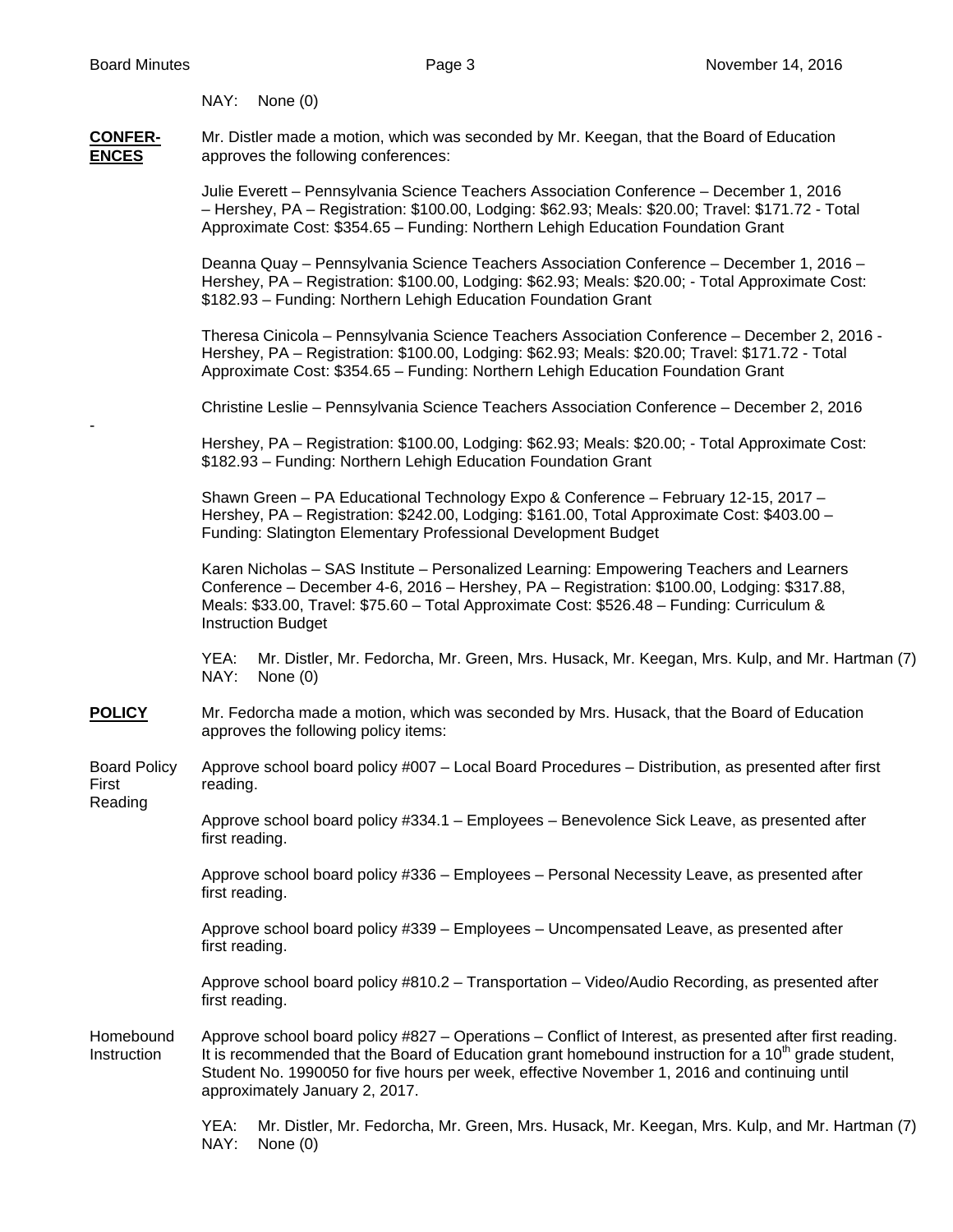| <b>CURRIC-</b><br><b>ULUM AND</b>                          | Mrs. Kulp made a motion, which was seconded by Mr. Keegan, that the Board of Education<br>approves the following curriculum and instruction item:                                                                                                                                                                                                                                                                                                                                        |                                                                                                                         |  |  |
|------------------------------------------------------------|------------------------------------------------------------------------------------------------------------------------------------------------------------------------------------------------------------------------------------------------------------------------------------------------------------------------------------------------------------------------------------------------------------------------------------------------------------------------------------------|-------------------------------------------------------------------------------------------------------------------------|--|--|
| <b>INSTRUC-</b><br><b>TION</b><br>The Meadows<br>Agreement | Approve to authorize proper officials to enter into an agreement between the Northern Lehigh<br>School District and The Meadows for the purpose of furnishing regular education or special<br>education services for students for the 2016-2017 school year.                                                                                                                                                                                                                             |                                                                                                                         |  |  |
| 2016-2017                                                  | YEA:<br>NAY:                                                                                                                                                                                                                                                                                                                                                                                                                                                                             | Mr. Distler, Mr. Fedorcha, Mr. Green, Mrs. Husack, Mr. Keegan, Mrs. Kulp, and Mr. Hartman (7)<br>None $(0)$             |  |  |
| we                                                         | Mr. Michaels stated that he is opposed to the ERIP not from a monetary standpoint, but because                                                                                                                                                                                                                                                                                                                                                                                           |                                                                                                                         |  |  |
|                                                            | lose the best and brightest veteran teachers.                                                                                                                                                                                                                                                                                                                                                                                                                                            |                                                                                                                         |  |  |
| <b>NEW</b><br><b>BUSINESS</b><br><b>ERIP</b><br>2016-2017  | Mrs. Kulp made a motion that the Board of Education approves to adopt an Early Retirement<br>Incentive Plan, for all eligible professional employees, on a voluntary basis, for the 2016-2017<br>school year:                                                                                                                                                                                                                                                                            |                                                                                                                         |  |  |
|                                                            | Roll call.<br>YEA:<br>NAY:                                                                                                                                                                                                                                                                                                                                                                                                                                                               | Mr. Keegan (1)<br>Mr. Distler, Mr. Fedorcha, Mr. Green, Mrs. Husack, Mrs. Kulp, and Mr. Hartman (6)<br>Motion defeated. |  |  |
|                                                            | Mr. Fedorcha stated that although he voted no, he would like administration to please consider<br>offering some sort of incentive in the future, especially when it may save the district money. Young<br>teachers are looking for jobs and can't get them because veteran teachers would like to retire but<br>cannot. Mr. Michaels agreed and suggested that other alternatives and avenues be discussed<br>during teacher negotiations.                                               |                                                                                                                         |  |  |
| <b>NEW</b><br><b>BUSINESS</b>                              | Mr. Fedorcha made a motion, which was seconded by Mr. Keegan, that the Board of Education<br>approves the following policy item:                                                                                                                                                                                                                                                                                                                                                         |                                                                                                                         |  |  |
| Emergency<br>Operations<br>Plan                            | Approve changes to the Northern Lehigh School District Emergency Operations Plan as<br>presented.                                                                                                                                                                                                                                                                                                                                                                                        |                                                                                                                         |  |  |
|                                                            | YEA:<br>NAY:                                                                                                                                                                                                                                                                                                                                                                                                                                                                             | Mr. Distler, Mr. Fedorcha, Mr. Green, Mrs. Husack, Mr. Keegan, Mrs. Kulp, and Mr. Hartman (7)<br>None $(0)$             |  |  |
| <b>NEW</b><br><b>BUSINESS</b>                              | Mr. Fedorcha made a motion, which was seconded by Mrs. Kulp, that the Board of Education<br>approves the following policy item:                                                                                                                                                                                                                                                                                                                                                          |                                                                                                                         |  |  |
|                                                            | In accordance with the Articles of Agreement of the Lehigh Career & Technical Institute (LCTI), it is<br>hereby moved that the Northern Lehigh School District approves LCTI's financing plan in the<br>maximum amount of \$49,000,000, for the purposes set forth in the attached resolution, as<br>presented. Pursuant to the Articles of Agreement, each Board member must individually cast a<br>vote.                                                                               |                                                                                                                         |  |  |
|                                                            | Mr. Fedorcha explained that this bond issue has been explained to the superintendents and<br>business managers. Mr. Fedorcha added that LCTI is growing at a fast pace and two of the labs<br>need to be updated and expanded. Thanks to B. Braun, emerging technology is needed to fill<br>jobs in the Lehigh Valley. Mr. Green asked that in the future, it would be helpful to have financial<br>information about the bonds such as type of bond, length of bond, and interest rate. |                                                                                                                         |  |  |
|                                                            | Roll call.<br>YEA:<br>Mr. Distler, Mr. Fedorcha, Mr. Green, Mrs. Husack, Mr. Keegan, Mrs. Kulp, and Mr. Hartman<br>(7)<br>NAY:<br>None $(0)$<br>Motion carried.                                                                                                                                                                                                                                                                                                                          |                                                                                                                         |  |  |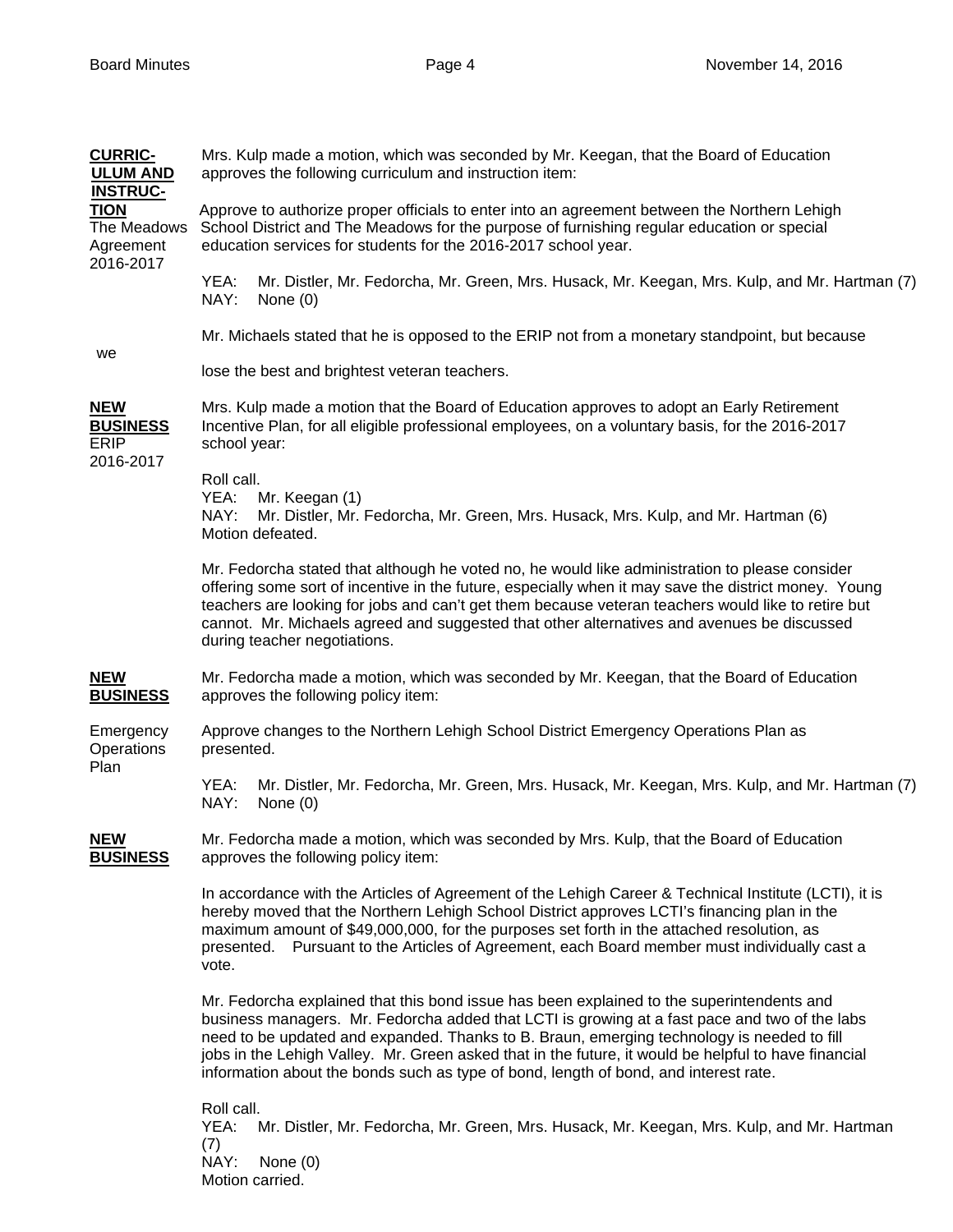Mrs. Molitoris asked each board member to cast their vote on the ballot at their board seat and return to Mrs. Molitoris by the end of the meeting.

| <b>FINANCIAL</b>                            | Mr. Distler made a motion, which was seconded by Mr. Green, that the Board of Education approves<br>the following financial items:                                                                                                                                                                                                                                                                                                                  |                                                                                          |  |  |  |
|---------------------------------------------|-----------------------------------------------------------------------------------------------------------------------------------------------------------------------------------------------------------------------------------------------------------------------------------------------------------------------------------------------------------------------------------------------------------------------------------------------------|------------------------------------------------------------------------------------------|--|--|--|
| Financial<br>Reports                        | Approve the following financial reports:<br>General Fund Account months of July, August, September & October, 2016<br>NLMS Student Activities Account months of July, August & September, 2016<br>NLHS Student Activities and Scholarship Account months of July, August & September, 2016                                                                                                                                                          |                                                                                          |  |  |  |
| List of<br><b>Bills</b>                     | Approve the Following List of Bills:<br>General Fund months of October & November, 2016<br>Cafeteria Fund months of October & November, 2016<br>Refreshment Stand month of October, 2016                                                                                                                                                                                                                                                            |                                                                                          |  |  |  |
| Agreement<br>Three year<br>7 Copiers        | Topp Business Authorize administration to enter into a new three year lease agreement with Topp Business<br>Solutions for the purchasing of 7 new Ricoh copiers. The copiers will be placed in each school<br>building office, middle school library and 2 in central administration. The copiers currently in these<br>areas had a lease agreement date that expired in October. Monthly cost for leasing of these<br>Machines will be \$2,176.51. |                                                                                          |  |  |  |
| Resolution<br><b>NC Tax</b><br>Claim Bureau | Approve the resolution directing Northampton County Tax Claim Bureau not to collect<br>delinquent taxes on behalf of Northern Lehigh School District as presented.                                                                                                                                                                                                                                                                                  |                                                                                          |  |  |  |
| Resolution<br>LC Tax<br>Claim Bureau        | Approve the resolution directing Lehigh County Tax Claim Bureau not to collect<br>delinquent taxes on behalf of Northern Lehigh School District as presented.                                                                                                                                                                                                                                                                                       |                                                                                          |  |  |  |
| Per Capita<br>Abatements/<br>Exonerations   | Approve abatement/exoneration requests of per capita taxes, for the residents that fall within<br>the guidelines, as presented.                                                                                                                                                                                                                                                                                                                     |                                                                                          |  |  |  |
| <b>Fund Balance</b>                         | Approve to designate Fund Balance ending June 30, 2016 as follows                                                                                                                                                                                                                                                                                                                                                                                   |                                                                                          |  |  |  |
| Designation                                 | June 30, 2016 Committed Fund Balance For:<br><b>Health Insurance Premiums</b><br><b>PSERS</b> Increase<br><b>Total Committed:</b>                                                                                                                                                                                                                                                                                                                   | \$1,508,773.00<br>\$3,125,321.00<br>\$4,634,094.00                                       |  |  |  |
|                                             | <b>Assigned Fund Balance</b><br>Assigned Current Year Usage<br>Technology<br><b>Replacement Equipment</b><br>Long Range Maintenance<br><b>Total Assigned:</b>                                                                                                                                                                                                                                                                                       | \$1,459,391.00<br>\$1,245,735.00<br>\$<br>715,067.00<br>\$1,995,350.00<br>\$5,415,543.00 |  |  |  |
|                                             | <b>Unassigned Fund Balance</b>                                                                                                                                                                                                                                                                                                                                                                                                                      | \$1,705,031.01                                                                           |  |  |  |
|                                             | Nonspendable                                                                                                                                                                                                                                                                                                                                                                                                                                        | 26,644.14<br>\$                                                                          |  |  |  |
|                                             | <b>Total Fund Balance:</b><br>\$11,781,312.15                                                                                                                                                                                                                                                                                                                                                                                                       |                                                                                          |  |  |  |
|                                             | YEA:<br>Mr. Distler, Mr. Fedorcha, Mr. Green, Mrs. Husack, Mr. Keegan, Mrs. Kulp, and Mr. Hartman (7)                                                                                                                                                                                                                                                                                                                                               |                                                                                          |  |  |  |

NAY: None (0)